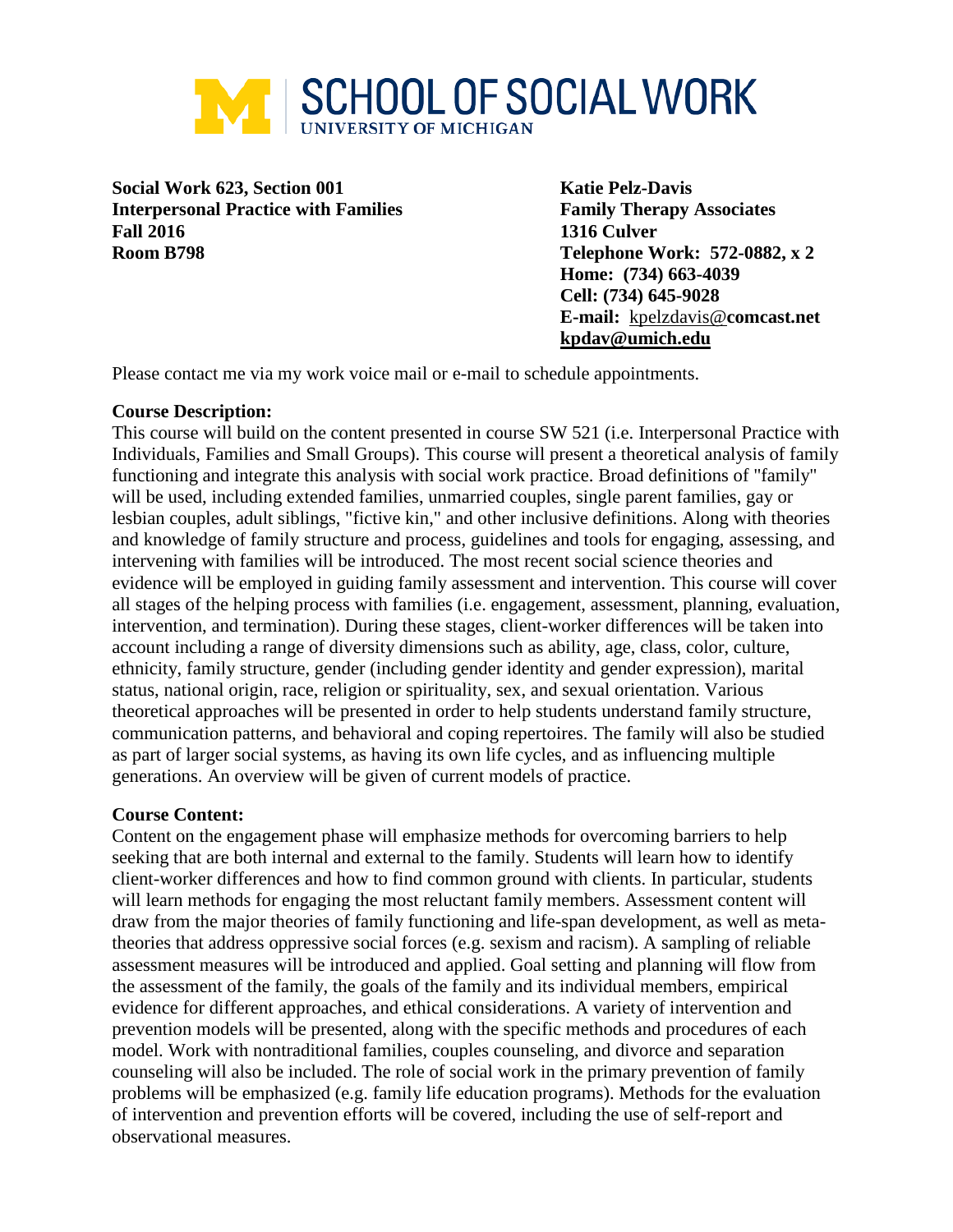# **Course Objectives:**

Upon completion of the course, students will be able to:

- 1. Articulate at least two conceptual frameworks that take into account individual and family needs, problems and experiences within the family, and resources and opportunities of the social environment.
- 2. Describe challenges, risks, and tasks as they apply to diverse groups such as; women, the poor, families of color, and gay and lesbian families.
- 3. Identify the resources, strengths, and effective family processes across diverse populations including those based on a range of diversity dimensions such as ethnicity, race, sexual orientation, and class.
- 4. Apply family assessment frameworks that are ecological and family-centered and take into account the influence of oppressive social forces. Such assessments will account for the presence and impact of family violence, the presence and impact of substance abuse, and the impact that the students' own value system has on their assessment formulations.
- 5. Describe ways to establish a professional relationship with family members in order to engage in assessment, goal setting, and planning. The capacity to establish relationships with families will include an appreciation of cultural diversity and the unique strengths of nontraditional families.
- 6. Identify at least two models of prevention and intervention and explain the applicability of each model to the challenges faced by families.
- 7. Apply appropriate outcome measures that are reliable and determined by agreed upon goals in order to evaluate the effects of family-centered interventions.

# **Course Design:**

The course design will include lectures, assigned theoretical and practice reading, and discussion; exposure to the actual experiences of families in general and to those of particular families, through such media as case materials, videotapes, and client personal descriptions; and role-playing as worker and as family member.

|                          | will be addressed by considering the unique characteristics of families of  |
|--------------------------|-----------------------------------------------------------------------------|
|                          | composed of various diversity dimensions (e.g., ability, age, class, color, |
|                          | culture, ethnicity, family structure, gender (including gender identity and |
| <b>Theme Relation to</b> | gender expression), marital status, national origin, race, religion or      |
| Multiculturalism &       | spirituality, sex, and sexual orientation), and by tailoring engagement,    |
| Diversity:               | assessment, goal setting, planning, and intervention to these               |
|                          | characteristics. Assessment procedures will focus on strengths rather       |
|                          | than deficits in family functioning.                                        |
|                          |                                                                             |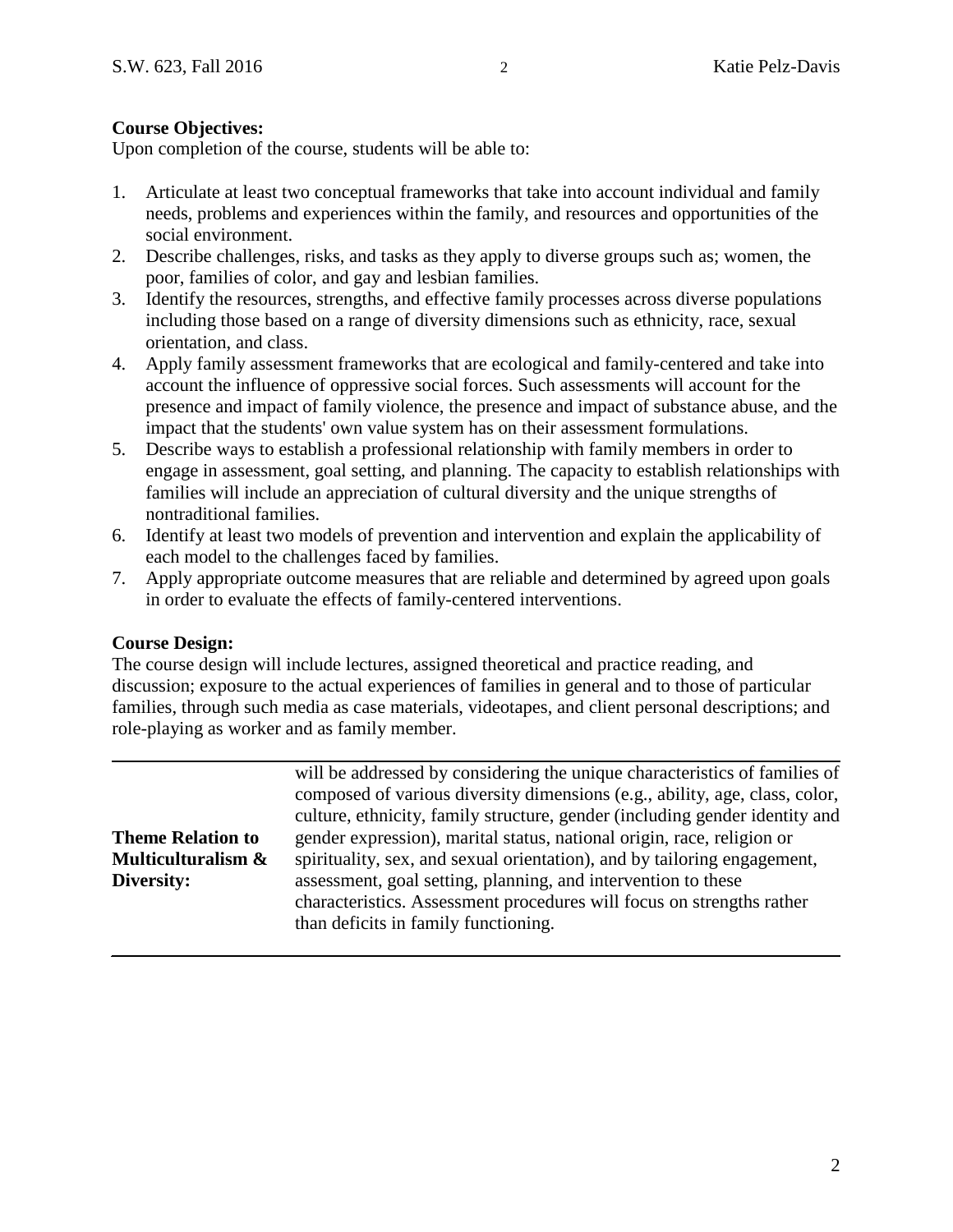| <b>Theme Relation to</b><br><b>Social Justice:</b>                                                     | will be addressed through a multi-systems perspective in which<br>students will view the family as a system within, and affected by, a<br>larger social structure. Family assessment will consider the impact of<br>poverty and discrimination based on various diversity dimensions and<br>other factors in causing or maintaining family problems. Traditional<br>solutions to family problems will be analyzed for their potential to<br>maintain oppression and disempowerment. Empowerment models of<br>practice will be stressed, including the involvement of natural helping<br>networks and teaching advocacy skills to families. |
|--------------------------------------------------------------------------------------------------------|--------------------------------------------------------------------------------------------------------------------------------------------------------------------------------------------------------------------------------------------------------------------------------------------------------------------------------------------------------------------------------------------------------------------------------------------------------------------------------------------------------------------------------------------------------------------------------------------------------------------------------------------|
| <b>Theme Relation to</b><br>Promotion, Prevention,<br><b>Treatment &amp;</b><br><b>Rehabilitation:</b> | will be addressed by identifying the family functions and processes<br>which are useful for the successful development of its members.<br>Prevention programs will be described that are designed to help the<br>general population and at-risk families to avert problems before they<br>develop (e.g. marital enhancement, parent education, premarital<br>counseling, parent-school linkages, etc.).                                                                                                                                                                                                                                    |
| <b>Theme Relation to</b><br><b>Behavioral and Social</b><br><b>Science Research:</b>                   | will be addressed by discussing the relationship of theoretical and<br>empirical knowledge to family practice, by describing the theoretical<br>frameworks within which practice methods may be carried out, and by<br>identifying and critiquing the techniques and outcomes of evaluation<br>which have been used with each practice method.                                                                                                                                                                                                                                                                                             |
| <b>Relationship to SW</b><br><b>Ethics and Values:</b>                                                 | Ethical dilemmas unique to family work will be presented, such as<br>balancing individual and family goals, contracts regarding<br>confidentiality and record-keeping, and addressing oppressive family<br>structures. Presentation of value conflicts that exist toward families in<br>society will be used to raise the students' awareness of personal and<br>professional values.                                                                                                                                                                                                                                                      |

# **Safety & Emergency Preparedness**

In the event of an emergency, dial 9-1-1 from any cell phone or campus phone.

All University of Michigan students, faculty and staff are required to familiarize themselves with emergency procedures and protocols for both inside and outside of the classroom. In the event of possible building closure (i.e. severe weather conditions, public health notices, etc.) you may contact (734)764-SSWB(7793) for up-to-date School closure information.

Be Prepared. Familiarize yourself with the emergency card posted next to the phone in every classroom/meeting room. Review the information on the emergency evacuation sign (located nearest the door) and locate at least (2) emergency exits nearest the classroom.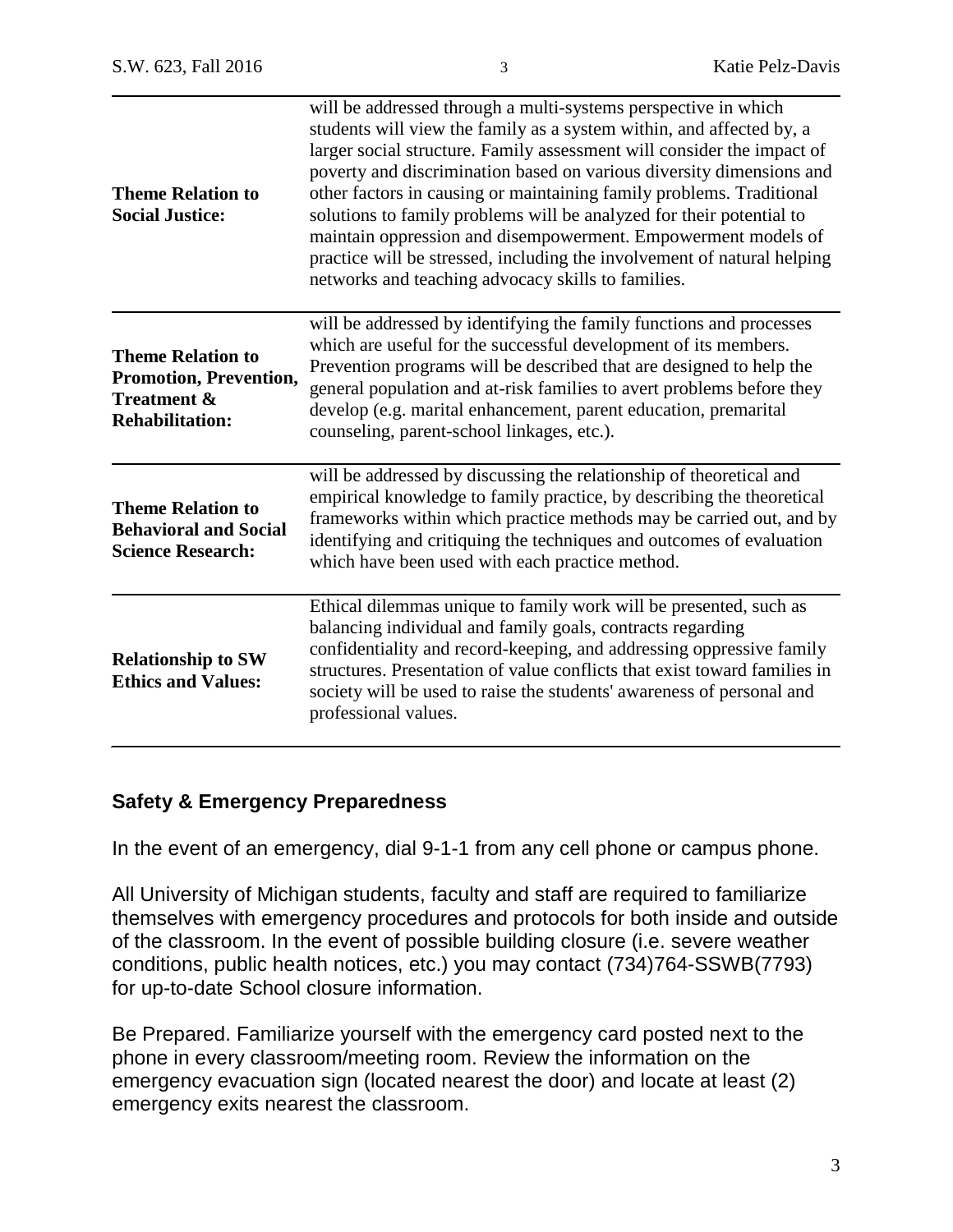If you are concerned about your ability to exit the building in the case of an emergency, contact the Office of Student Services and/or email [ssw-](mailto:ssw-ADAcompliance@umich.edu)[ADAcompliance@umich.edu.](mailto:ssw-ADAcompliance@umich.edu) Office of Student Services School of Social Work | Room 1748 [734-936-0961](tel:734-936-0961)

For more information view the annual Campus Safety Statement at [http://www.dpss.umich.edu/.](http://www.dpss.umich.edu/)

Register for UM Emergency Alerts at [http://www.dpss.umich.edu/emergency](http://www.dpss.umich.edu/emergency-management/alert/)[management/alert/.](http://www.dpss.umich.edu/emergency-management/alert/)

## ---

# **REQUIRED TEXT**

McGoldrick, Preto and Carter. (2016). The expanded family life cycle (5th ed.). Boston: Allyn & Bacon.

Wordon, M. (2003). Family therapy basics (3<sup>rd</sup> ed.). Pacific Grove: Brooks/Cole.

**Additional Required Readings** are listed in the course outline and may be accessed via Canvass.

# **COURSE ASSIGNMENTS**

Progress in the course will be assessed with one paper, one interview tape with accompanying paper, reading journals and several brief reports of exercises. Assignments are due in class or online, any extensions need professor approval. Late papers will be subjected to grade reduction.

The paper must be 8-10 pages in length, typed and double-spaced. Use the writing and reference style of the American Psychological Association. Make appropriate reference to at least four of the required, suggested, or other readings. Special attention should be paid to methods of avoiding plagiarism, as described in your student manual. Outlines and more specific information will be provided for both the paper and the interview tape.

### **Paper (Due: October 19)**

Assessment of Family Functioning (40 % of the grade). Included should be an assessment of a family (hopefully one you are seeing but can be your own or one from a movie) including current societal conditions, and ethnic, gender and class variables that may be affecting the family. A genogram will also be part of the assignment.

# **Video tape (Due: December 7)**

An intervention interview with a role-play family (40% of the grade). Included will be a written description of the hypothesis used, the intervention plan (including the style of therapy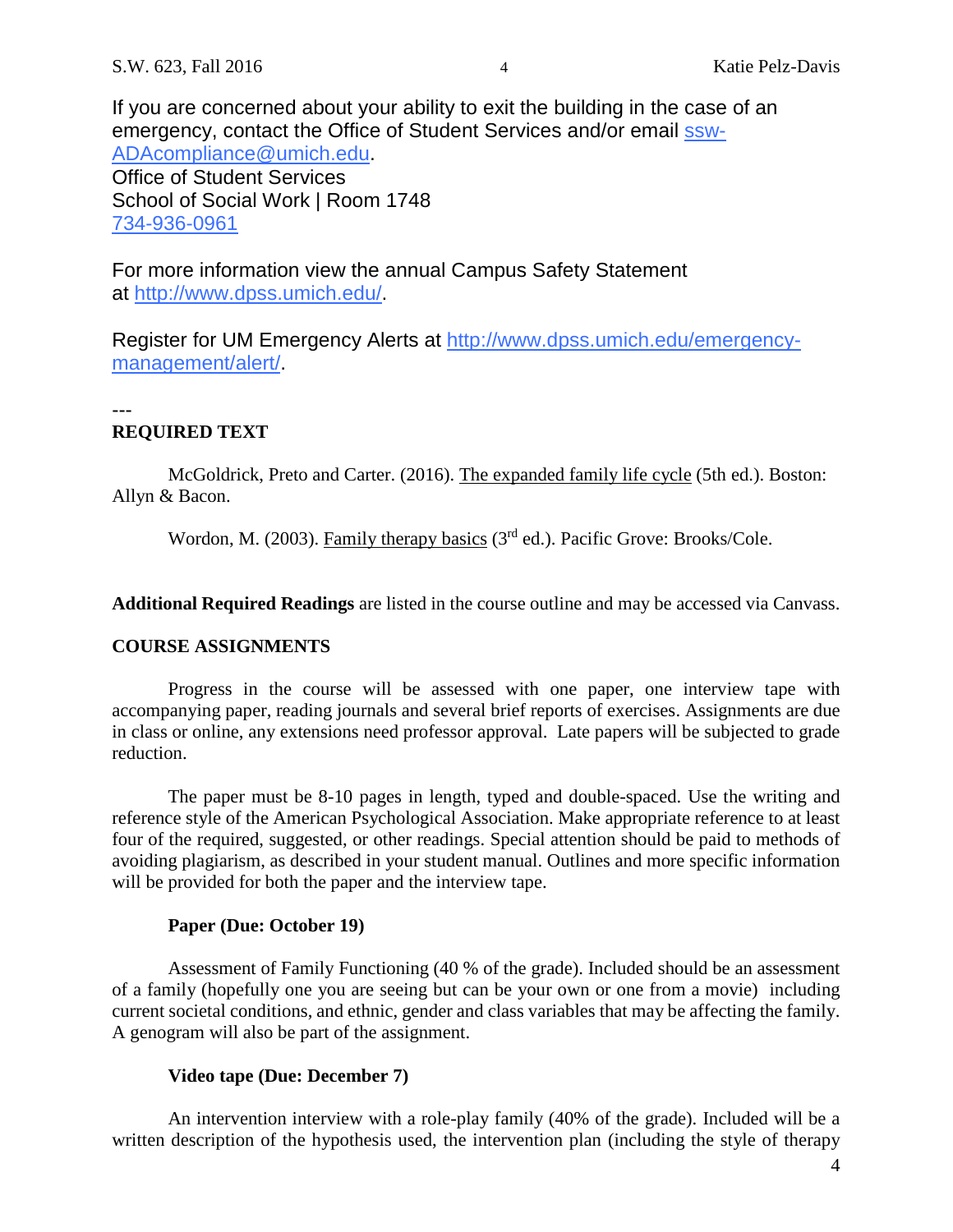used), and a self-assessment of the treatment process (including a look at person of the therapist issues).

### **Class Assignments**

There will be several brief reports or exercises throughout the term regarding observations and reactions to exercises in class. Additionally there will be three reading assignments due by the end of the semester. Most of these will be on a pass/fail basis with the grade of pass converted to an A for computation of the final grade (20% of the grade).

### **Participation and Attendance**

There is the expectation that attendance will be regular and on time and that there will be no more than two absences. More than two absences will result in a grade reduction. Participation in class is also expected including participation in role plays. If there are any problems with these expectations, please contact me. If you are sick or unable to attend please contact me by email or text and I will help you make up the work. Additionally, if you have any special needs, please let me know and they will be met in a timely manner. As I am not on campus, please call or email me and we can meet at a mutually agreeable time and place.

# **COURSE OUTLINE AND READINGS**

**September 7:** Introductions & Overview

**September 14:** Family Assessment

# **Required Readings:**

McGoldrick, et al: Chaps 1,8,9,28 (2, 9, 10, 28) (2, 3, 9, 12)

Worden: Chap. 1

(1998). From hedgehog to fox. Family Therapy Networker, (March/April).

(2003). Advice to a young therapist. Psychotherapy Networker (Sept./Oct.)

(2013) The therapist's most important tool. Psychotherapy Networker (Sept/Oct)

**September 21:** Beginning Therapy

# **Required Readings:**

Worden: Chaps. 2, 3, 4, 5

(2000). My Most Challenging Case, FamilyTherapy Networker (Nov./Dec.) (5 articles)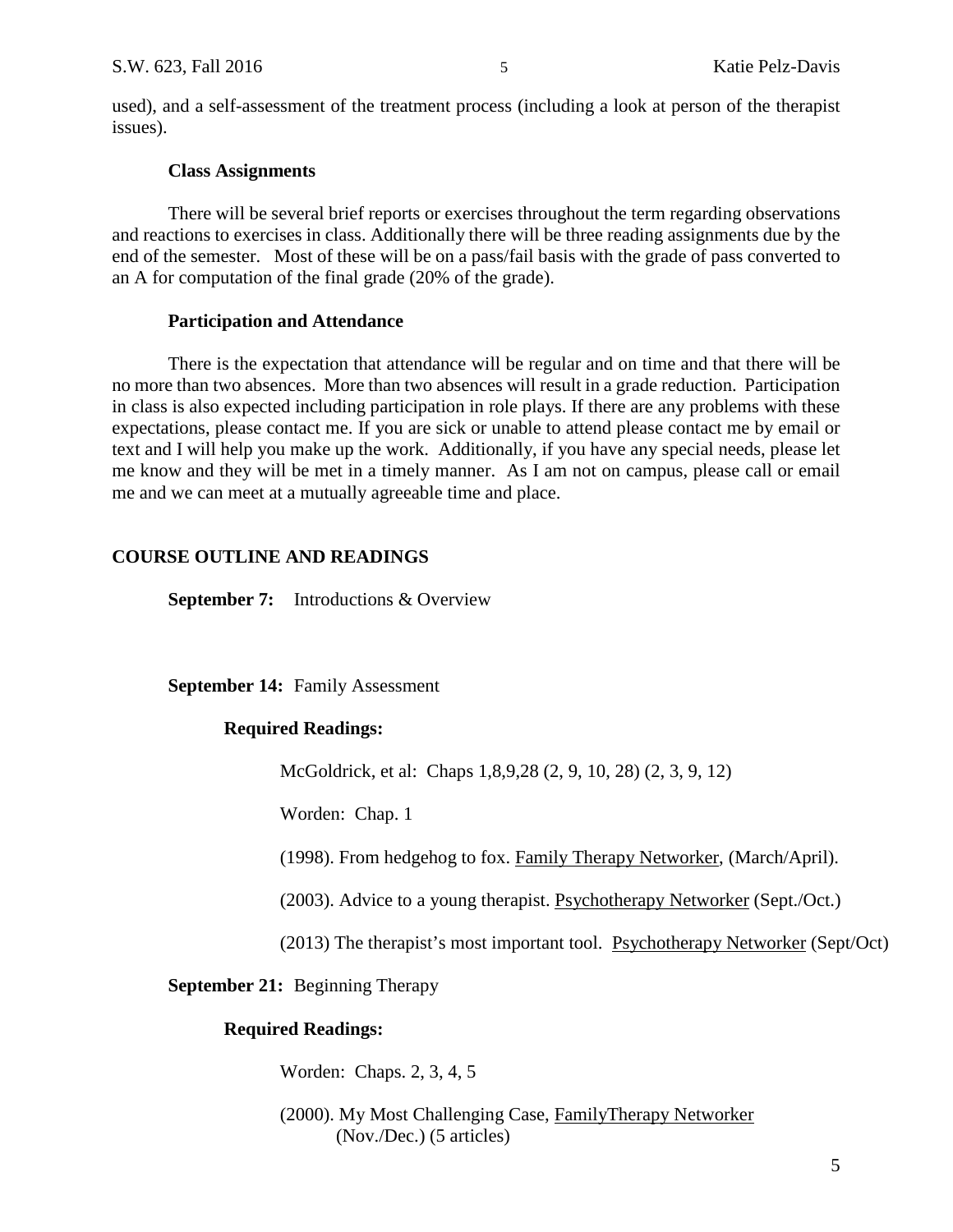(2010) Brain to Brain: The Therapist as Neurobiological Regulator, Psychotherapy Networker, (Jan)

### **Recommended Reading:**

Minuchin, S., & Fishman, C. Family therapy techniques, Chaps. 3, 4.

**September 21:** Models of Family Therapy

### **Required Readings:**

Nichols, M., & Schwartz, R. Family therapy: Concepts and methods, 4th Edition, Chaps. 5, 12

Munichin, S. Family Therapy Techniques, Chap. 7, 8

Worden: Chap. 6

(2001) No Contest. Psychotherpy Networker (Sept./Oct.)

Bitter, James, Theory and Practice of Family Therapy and Counseling, Chap. 10, 13

Dattilio, F. (2001, March). Cognitive-Behavior Family Therapy: Contemporary Myths and Misconceptions. *Contemporary Family Therapy: An International Journal*, *23*(1), 3-18

**October 5:** Feminist Perspective and Gender Issues and Impact of Trauma

### **Required Readings:**

McGoldrick, et.al: Chaps 2,3,6,7,(3, 4, 7, 8 )(6, 7).

(2016) The Great Escape, The Transgender Journey, Pyschotherapy Networker (March/April)

- Goldberg, A., & Allen, K. (2007, May). Imagining Men: Lesbian Mothers' Perceptions of Male Involvement During the Transition to Parenthood. *Journal of Marriage & Family*, *69*(2), 352-365.
- Goldberg, A. (2007, January). Talking About Family: Disclosure Practices of Adults Raised by Lesbian, Gay, and Bisexual Parents. *Journal of Family Issues*, *28*(1), 100-131.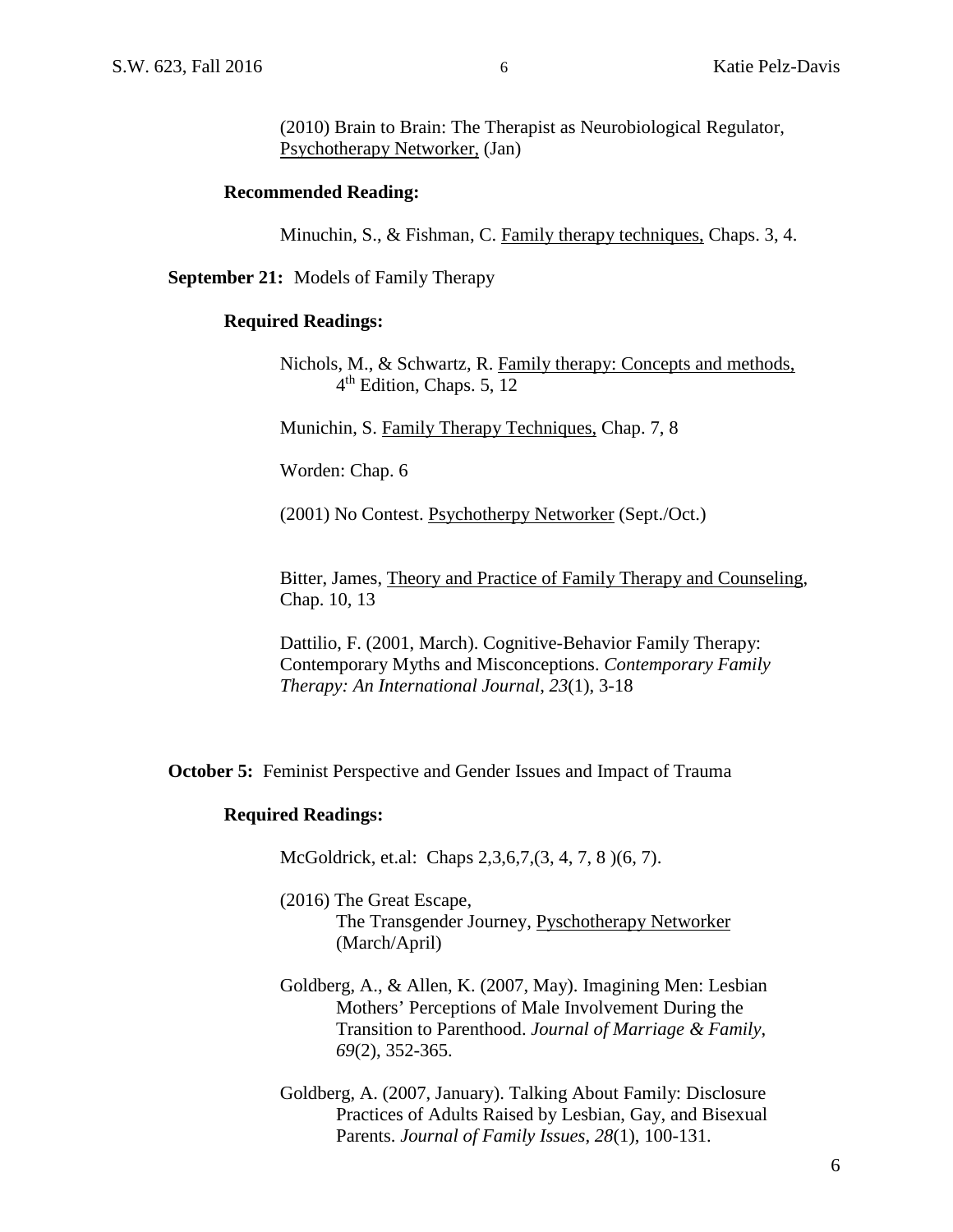(2014) Treating Trauma:What are we Missing? (three articles). Psychotherapy Networker (May/June)

### **October 12:** Ethnicity and Class Issues

### **Required Readings:**

McGoldrick et.al: Chaps 4,5 (5, 6) (4, 5, 19).

- McGoldrick, Giordano, & Pearce. Ethnicity and family therapy  $(2<sup>nd</sup>$  ed.). Read about your own ethnicity and one other group which interests you—there will be a short presentation in class.
- (2015) The View From Black America Black Unlike Me, Psychotherapy Networker, (Nov/Dec)

(1999). Confronting the Secret. Family Therapy Networker (Sept./Oct.)

Movie – Dark Secrets

### **Recommended Readings:**

Carter & McGoldnick: Chaps. 12 (22) (8, 10)

Beverly Tatum, Why Do All the Black Kids Sit Together in the Cafeteria?

Mary Pipher, The Middle of Everywhere

### **October 19:** Couples Therapy **PAPER DUE**

### **Required Readings:**

McGoldrick et al: Chap. 14 (13) (14)

(1997). Grown Up Love, FT Newtworker (Sept/Oct)

(2015) Lesson from the Love Lab, Psychotherapy Networker, (Nov/Dec)

(2006). Couples Adrift (3 articles), Psychotherapy Networker (Sept/Oct.)

(2010). After the Storm, Psychotherapy Networker (July/Aug)

(2011) Couples Therapy. Psychotherapy Networker (Nov/Dec)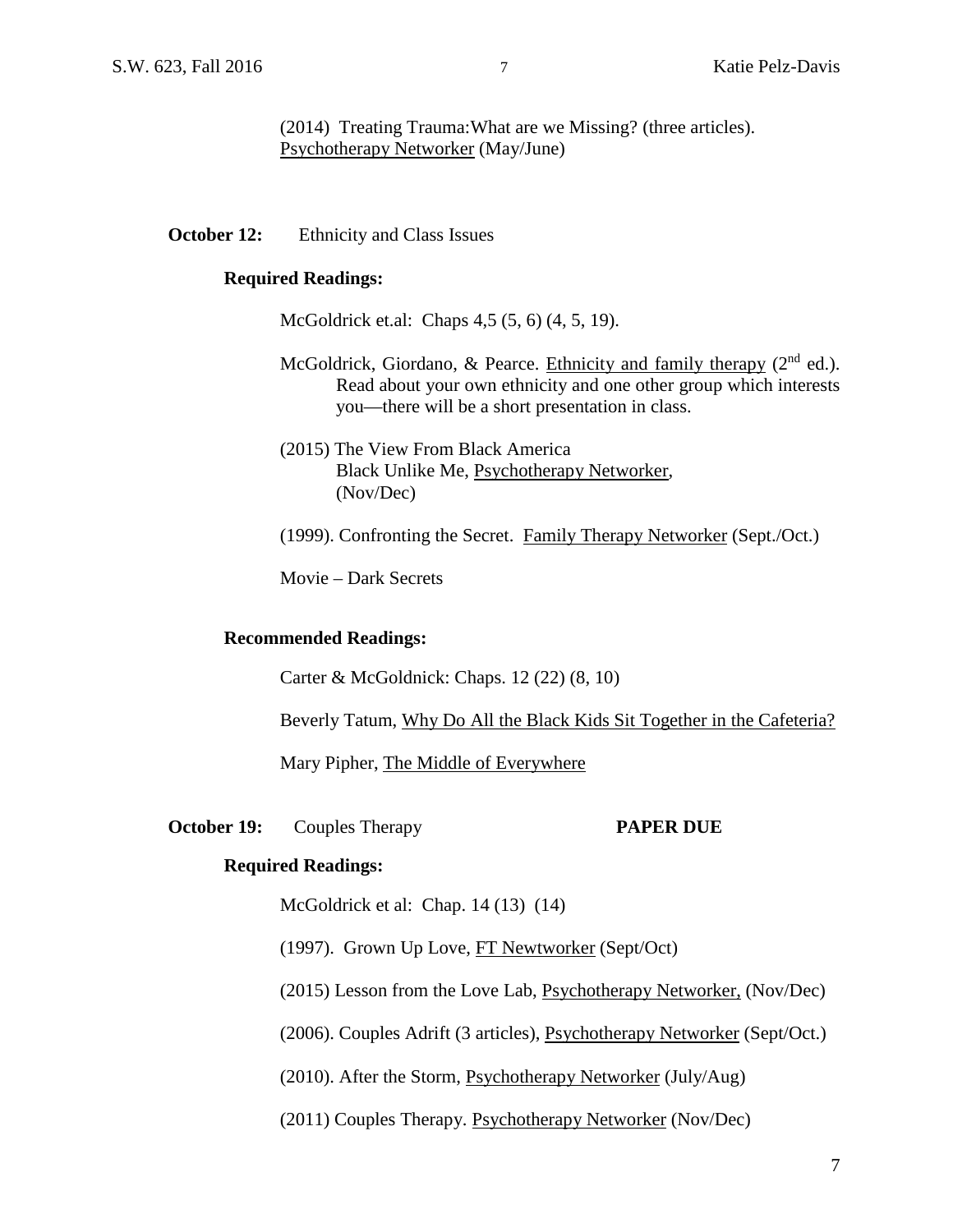(2012)Who's Afraid of Couples Therapy (four articles), Psychotherapy Networker (Nov/Dec)

### **October 26:** Family Therapy with Young Children

### **Required Readings:**

McGoldrick et al: Chap. 15 (14) (15)

(2016). It Takes a Tribe, Psychotherapy Networker, (Mar/Apr)

Family Therapy Networker,

Sept/Oct 2000 "Makeup Schools work

March/ April 2011 "The Verdict is In"

Jan/Feb 2013 "Taming the Wild Things"

Lund, L., Zimmerman, T., & Haddock, S. (2002, October). The Theory , Structure and Techniques for the Inclusion of Children in Family Therapy: A Literature Review. *Journal of Marital & Family Therapy*, *28*(4), 435- 454.

Dumont, R. (2008, August). Drawing a family map: an experiential tool for engaging children in family therapy. *Journal of Family Therapy*, *30*(3), 247-259.

Sisk, Jennifer. Strangers in a Social World: Asperger Syndrome and Bullying. Social Work Today, v.6. no. 6, Nov/Dec 2006, 18-22.

Movie: Boyhood

### **Recommended Reading:**

(1999) "Running on Ritalin" Family Networker (May/ June)

**November 2:** Family Therapy with Adolescents

### **Required Readings:**

Carter & McGoldrick: Chap. 16 (15) (16)

Family Therapy Networker,

July/Aug 2000, "Four Most Common Mistakes in Treating Teens"

May/June 2001, "The Wall of Silence"

July/Aug 2016, "OCD is a Family Affair"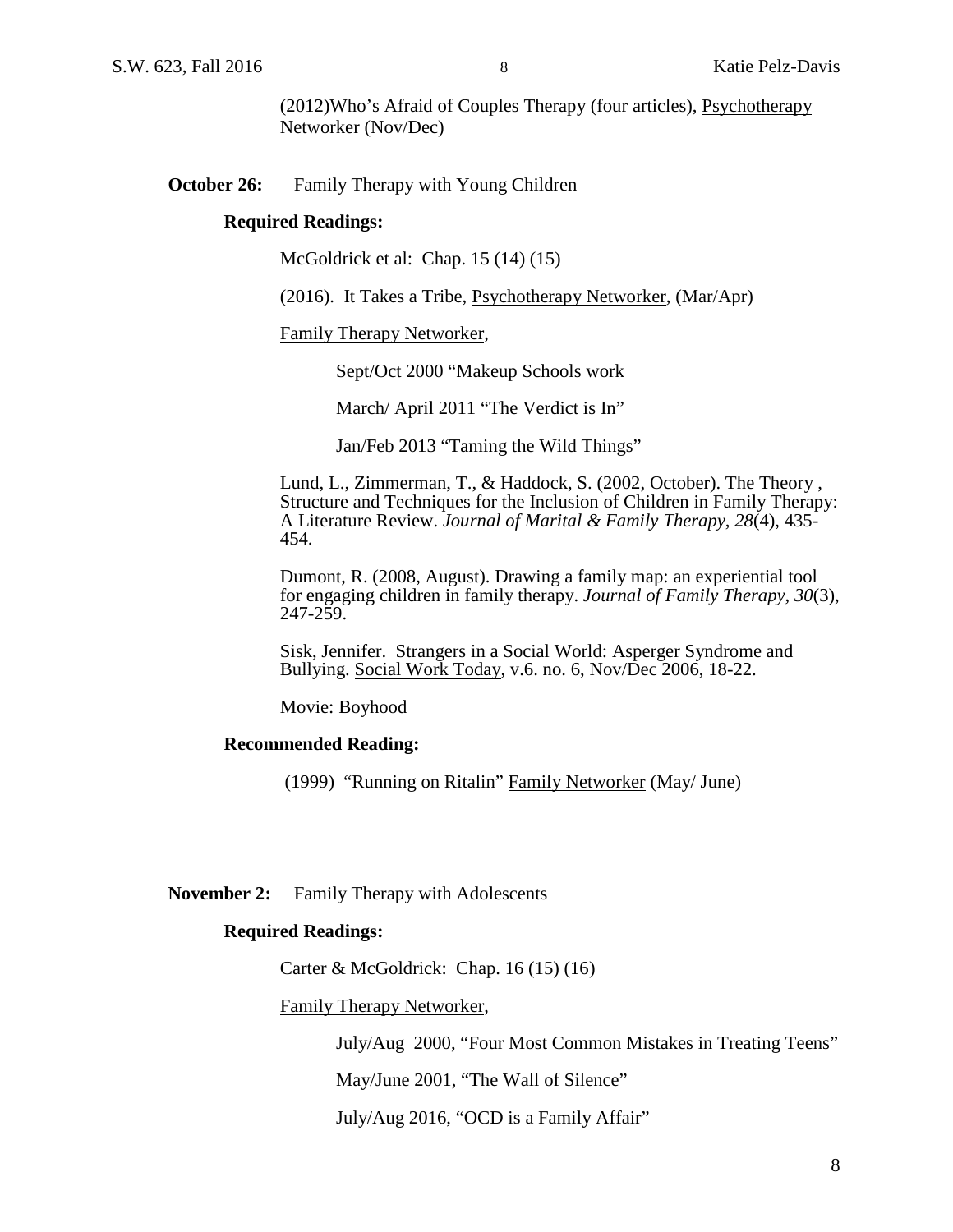Lock, J., & Fitzpatrick, K. (2007). Evidenced-based treatments for children and adolescents with eating disorders: family therapy and family- facilitated cognitive-behavioral therapy. *Journal of Contemporary Psychotherapy*, *37*(3), 145-155.

Ewing, Diamond &Levvy (2015). Attachment-based family therapy for depressed and suicidal adolescents: theory, clinical model and empirical support. *Attachment and Humand Development,* 17, 136-156.

Movie – Bully

### **Recommended Reading:**

Siegel, Daniel, Brainstorm,

**November 9:** Launching Children and Individual Issues

### **Required Readings:**

Carter & McGoldrick: Chaps.13, 17(16, 11) (17, 13)

(1998) "Healing the Family's Oldest Rifts" FT Networker (July/Aug.)

**November 16:** Later Life and Aging

### **Required Readings:**

Carter & McGoldrick: Chaps. 18, 19 () (11, 18)

Family Therapy Networker,

July/Aug 1998 "Old is Not a Dirty Work"

Sept/Oct 2007 "Refeathering the Nest" "Caring for the Caregiver" "Reliable Witness" " Winter Passage"

July/August 2011 "The New Grief" "Is Enough Ever Enough" "Unhappy Endings" "Goodbye"

Movie – Away from Her

Movie – Rabbit Hole

### **Recommended Reading:**

Dass, Ram. Still Here.

### NO CLASS NOVEMBER 23

**November 30:** Divorce and Remarriage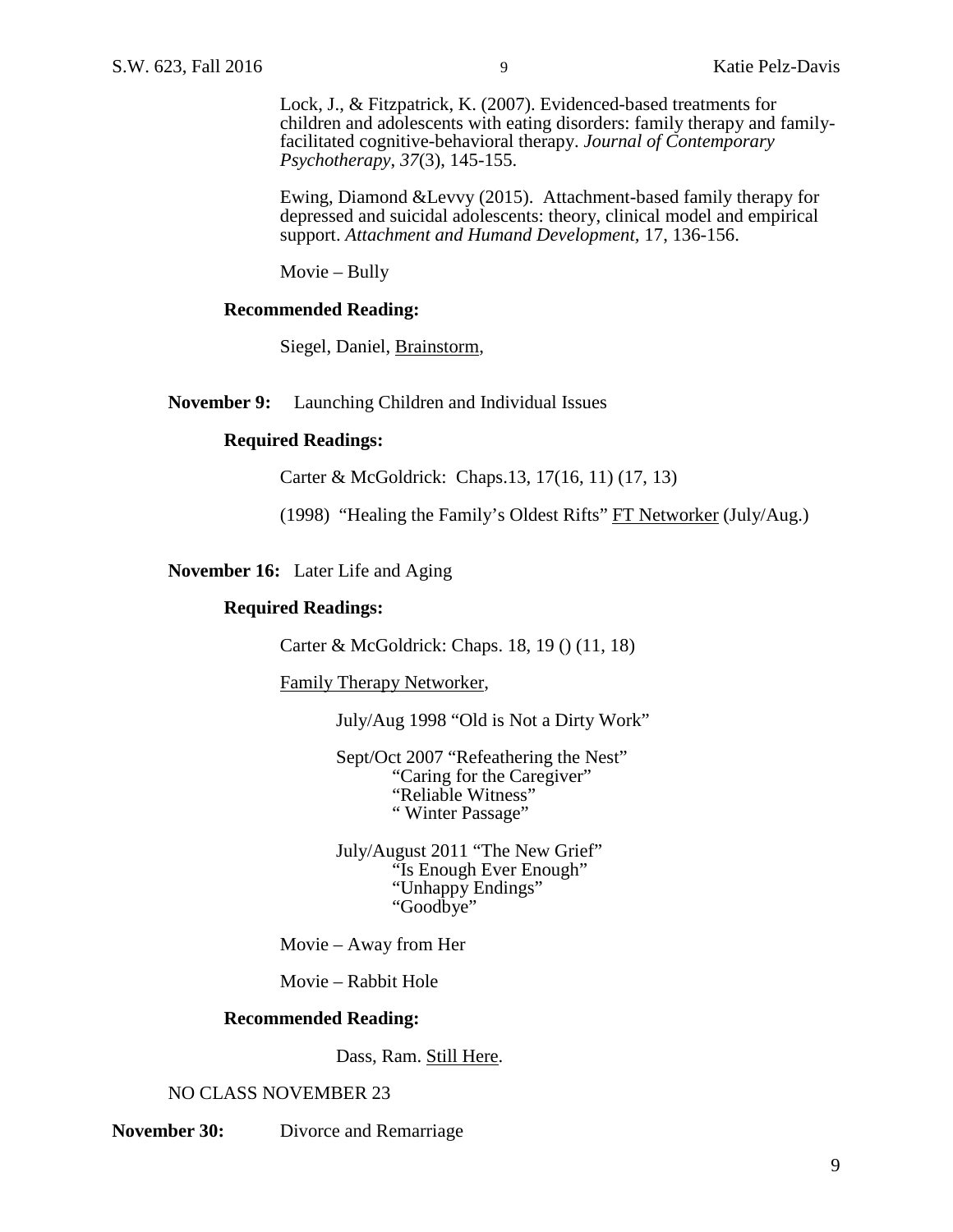# **Required Readings:**

Carter & McGoldrick: Chaps. 20,21,22 (19, 20, 21) (22, 23, 24, 25)

Psychotherapy Networker

July/August 2015 Reflections on the Divorce Revolution, Rowing to Nowhere, The Intentional Divorce

Movie – The Squid and The Whale Shoot the Moon

**December 7**: Ethics and Working in the Field **VIDEOTAPES DUE**

### **Required Readings:**

(2013) The Selling of Psychotherapy (three articles), Psychotherapy Networker (Sept/Oct)

# **Books Used -- S.W. 623, Interpersonal Practice with Families Katie Pelz-Davis**

(w) 572-0882 x 2; (h) 663-4039

- Carter, B., & McGoldrick, M. (2011). The expanded family (4th ed.). Boston: Allyn & Bacon.
- Wordon, M. (1999). Family therapy basics. Pacific Grove: Brooks/Cole.
- Minuchin, S., & Fishman, C. Family therapy techniques.
- Nichols, M., & Schwartz, R. Family therapy: Concepts and methods.
- McGoldrick, Giordano, & Pearce. Ethnicity and family therapy  $(2^{nd}$  ed.).
- 
- Dass, Ram. <u>Still Here</u>.<br>
 Tatum, Beverly Why Do All the Black Kids Sit Together in the Cafeteria<br>
 Goldenberg, H. & Goldenberg, I. Counseling Today's Families (4<sup>th</sup> ed.)<br>
 Pipher, Mary, <u>The Middle of Everything</u><br>
•
- 
- 
- 
- 

### **Journals**

Family Therapy Networker/Psychotherapy Networker

March/Apr. 1998 "From Hedgehog to Fox"

Sept/Oct 1997 "Grown Up Love"

July/Aug 1998"Healing the Family's Oldest Rifts", "Old is not a Dirty Word"

Sept?Oct 1999 "Confronting the Secret"

July/Aug. 2000 "Four Most Common Mistakes in Treating Teens"

Nov./Dec .2001 "My Most Challenging Case"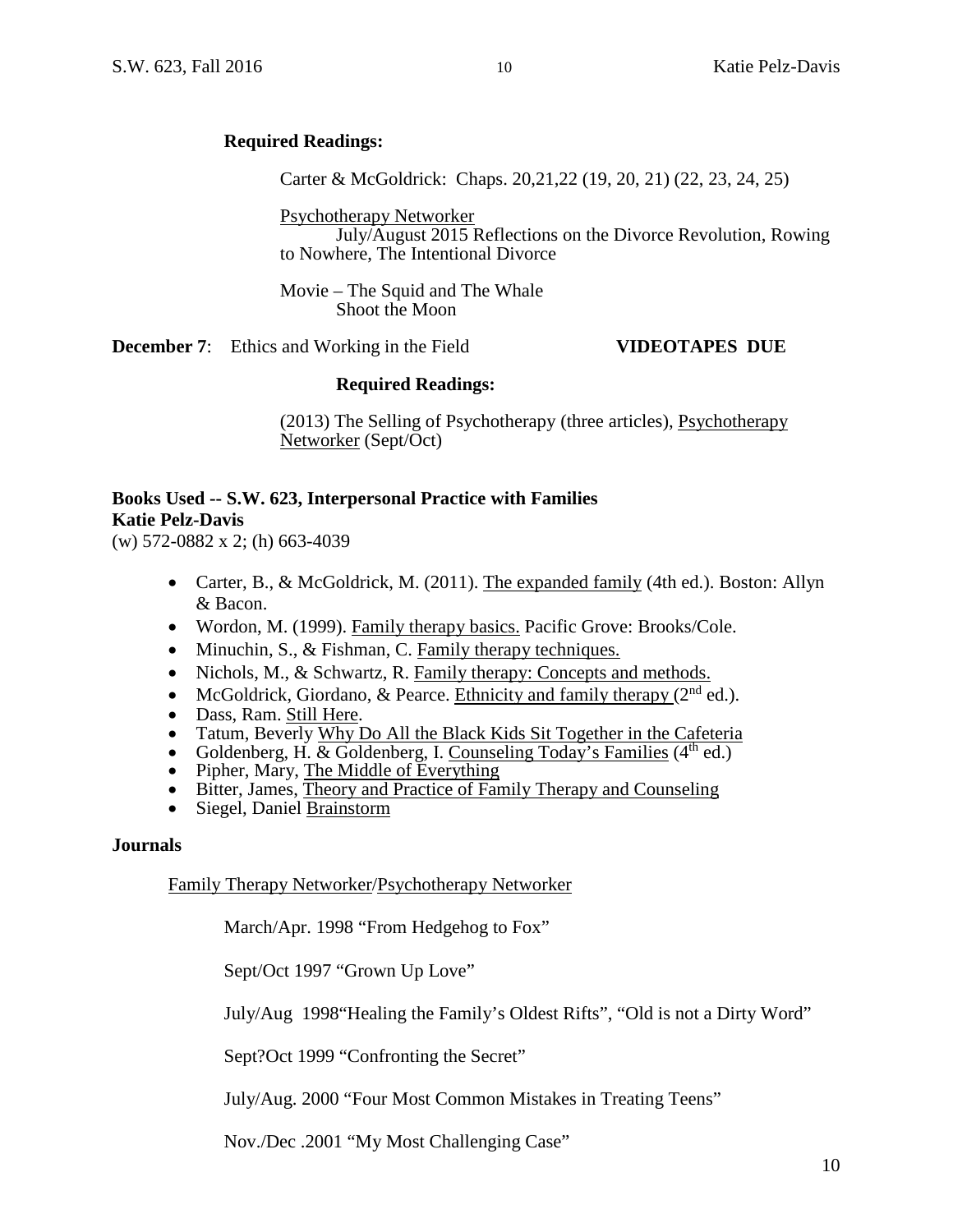May/June 2000 "The Wall of Silence"

March/Apr. 2001 "The 30 Years War"

Sept./Oct. 2001 "No Contest"

Sept/Oct 2003 "Advice to a young therapist"

Sept/Oct 2006 Couples Adrift (3 articles)

Jan/Feb 2010 "Brain to Brain"

July/Aug 2010 "After the Storm

March/Apr 2011 "The Verdict is In"

July/Aug 2011 The New Grief (4 articles)

Nov/Dec 2011 Who"s Afraid of Couples Therapy (4 articles)

Jan/Feb 2013 "Taming the Wild Things"

Sept/Oct 2013 The Selling of Psychotherapy" (3 articles) "The Therapist's Most Important Tool"

May/June 2014 Treating Trauma (3 articles)

July/August 2015 – Divorce (3 articles)

Nov/Dec 2015 – The View From Black America , Growing up White Lessons from the Love Lab

Mar/Apr 2016 – Gender Fluidity, Transgender Journey, It takes a tribe

Journal of Marital and Family Therapy

Lund, L., Zimmerman, T., & Haddock, S. (2002, October). THE THEORY, STRUCTURE, AND TECHNIQUES FOR THE INCLUSION OF CHILDREN IN FAMILY THERAPY: A LITERATURE REVIEW. *28*(4), 435-454.

Goldberg, A., & Allen, K. (2007, May). Imagining Men: Lesbian Mothers' Perceptions of Male Involvement During the Transition to Parenthood. *69*(2), 352-365.

Journal of Family Therapy

Dumont, R. (2008, August). Drawing a family map: an experiential tool for engaging children in family therapy. *30*(3), 247-259.